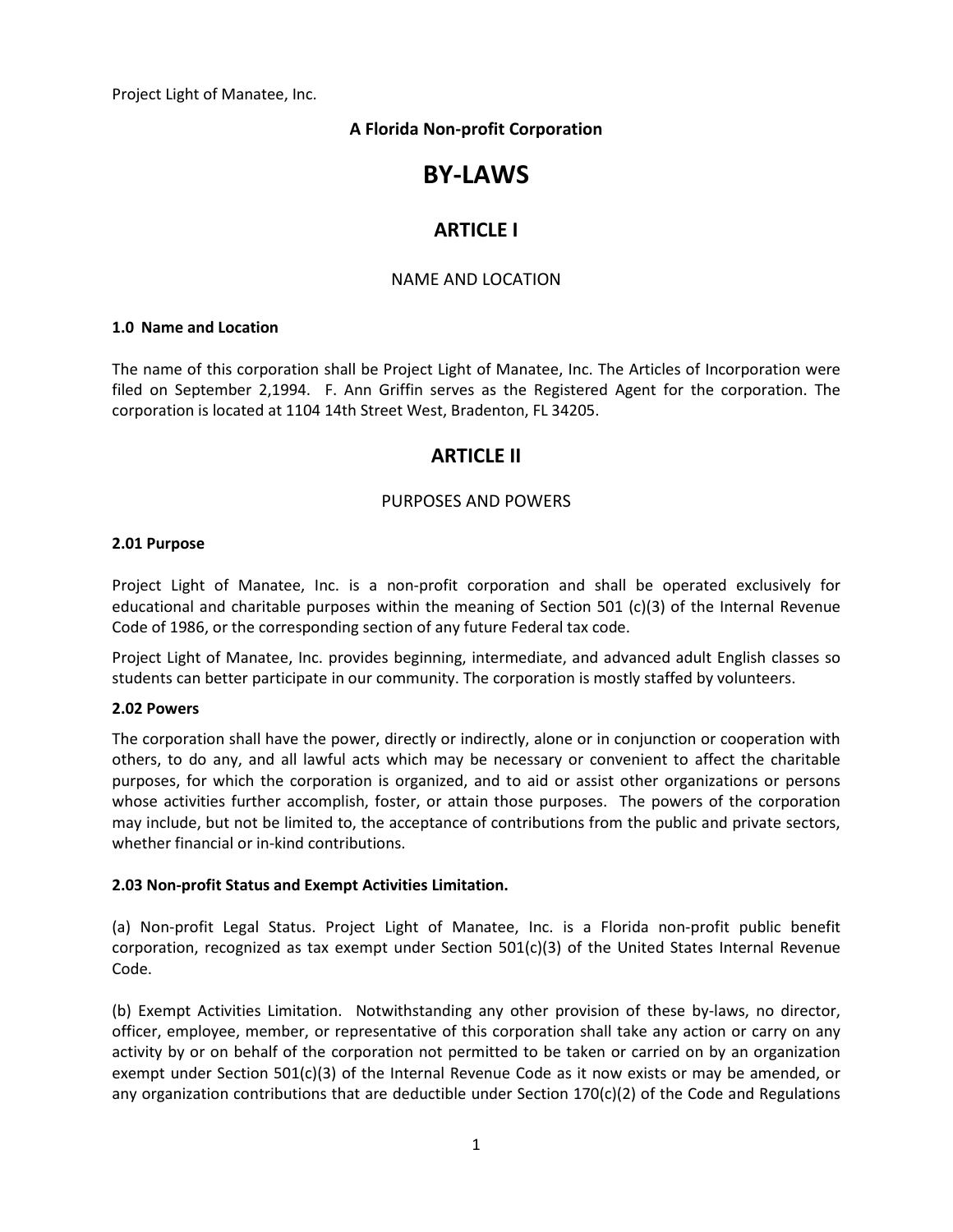as it now exists or may be amended. No part of the net earnings of the corporation shall inure to the benefit or be distributable to any director, officer, member, or other private person, except that the corporation shall be authorized and empowered to pay reasonable compensation for services rendered and to make payments and distributions in furtherance of the purposes set forth in the Articles of Incorporation and these by-laws.

(c) Distribution Upon Dissolution. Upon termination or dissolution of Project Light of Manatee, Inc. any assets lawfully available for distribution shall be distributed to one or more qualifying organizations described in Section 501(c)(3) of the 1986 Internal Revenue Code (or described in any corresponding provision of any successor statute) which organization or organizations have a charitable purpose which, at least generally, includes a purpose similar to the terminating or dissolving corporation.

The organization to receive the assets of Project Light of Manatee, Inc. hereunder shall be selected in the discretion of a majority of the managing body of the corporation, and if its members cannot agree, then the recipient organization shall be selected pursuant to a verified petition in equity filed in a court of proper jurisdiction against Project Light of Manatee, Inc. by one or more of its managing body which verified petition shall contain statements as reasonably indicate the applicability of this section. The court upon a finding that this section is applicable shall select the qualifying organization or organizations to receive the assets to be distributed, giving preference if practicable to organizations located within the State of Florida.

If the court shall find that this section is applicable but that there is no qualifying organization known to it which has a charitable purpose similar of Project Light of Manatee, Inc. then the court shall direct the distribution of its assets lawfully available for distribution to the Treasurer of the State of Florida to be added to the general fund.

## **ARTICLE III**

### MEMBERSHIP

#### **3.0 Members**

The Corporation shall not have members. All rights granted to members under law shall be vested in the members of the Board of Directors.

## **ARTICLE IV**

### BOARD OF DIRECTORS

#### **4.01 Number of Directors**

Project Light of Manatee, Inc. shall have a Board of Directors consisting of not less than five and not more than eight directors. Within these limits, the Board may increase or decrease the number of directors serving on the Board, including the purpose of staggering the terms of directors.

The Board of Directors shall have full responsibility for the conduct of the affairs of Project Light of Manatee, Inc. The Board shall also manage the business and property of the corporation, establish policies and procedures, elect officers necessary for its operation and specify the duties of each, and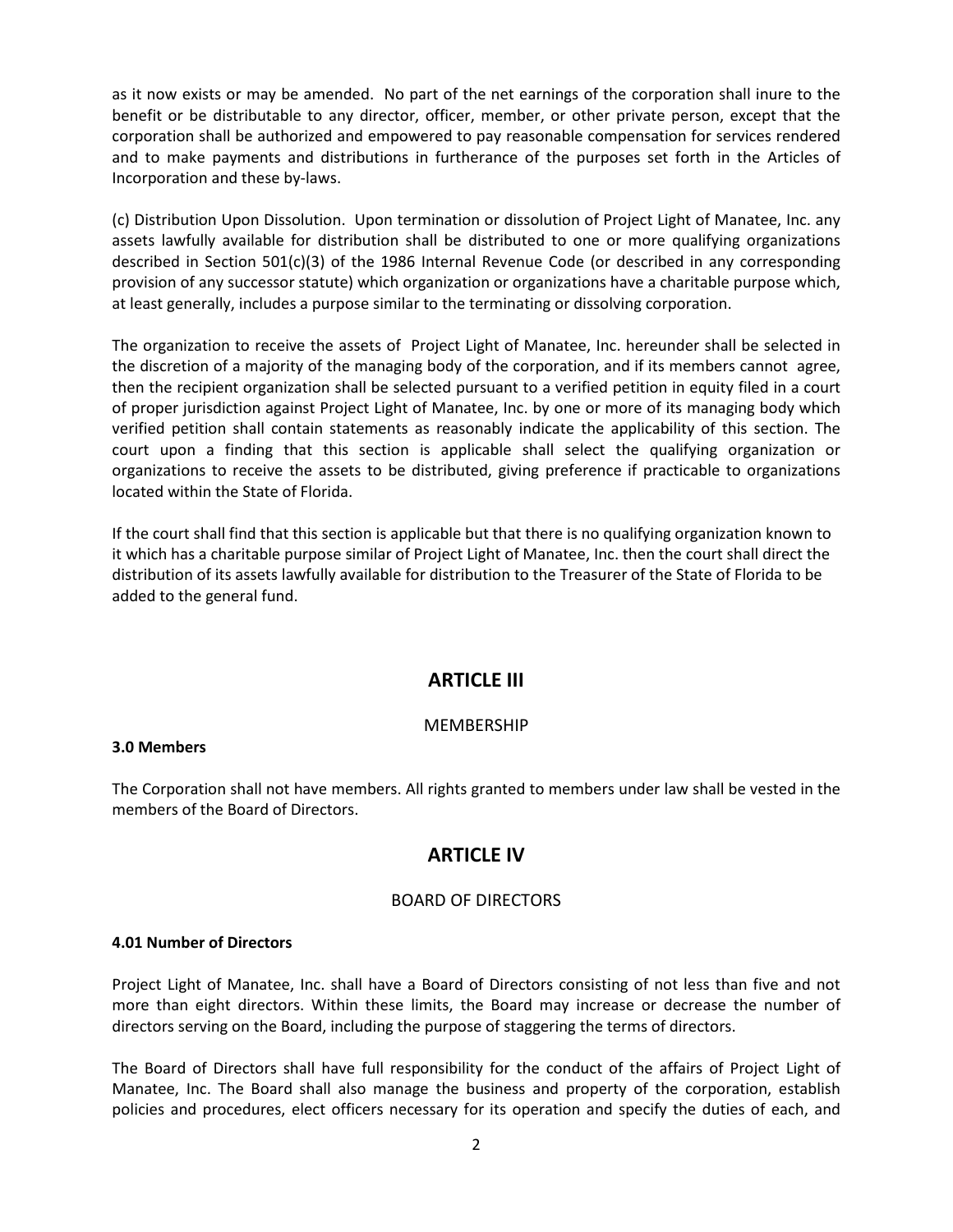assemble advisory boards or committees as needed.

### **4.02 Terms**

(a) All directors shall hold office for a term of three years, except that a director elected to serve an unexpired term shall serve only the duration of the remaining term. The board shall determine the number of director positions to be filled and established for the succeeding year. The Board shall make every effort to recruit members that represent the diversity of the community it serves

(b) Director terms shall be staggered so that approximately half the number of directors will end their terms in any given year.

(c) Directors may serve terms in succession.

(d) The term of office shall be considered to begin January 1 and end December 31 of the second year in office, unless the term is extended until a time when a successor has been elected.

### **4.03 Qualifications and Election of Directors**

(a) In order to be eligible to serve as a director on the Board of Directors, the individual must be 18 years of age. Ideally, a board candidate would be a retired professional with the time and willingness to work for Project Light of Manatee, Inc. He/she would have experience in one or more management disciplines needed by Project Light including: Education, Business Administration, Marketing, Finance, Public Relations, Fundraising, Law, or Website (IT) Management. A nominating committee will organize the nominating process and the president will vet proposed nominees to determine their suitability and compatibility with the goals and objectives of Project Light of Manatee, Inc.

(b) Directors may be elected at any Board meeting by the majority vote of the existing Board of Directors. The election of directors to replace those who have fulfilled their term of office shall take place in January of each year**.**

### **4.04 Vacancies**

(a) The Board of Directors may fill vacancies upon the expiration of a director's term of office, resignation, death, or removal. The Board may appoint new directors to fill a previously unfilled board position, subject to the maximum number of directors under these bylaws.

(b) Unexpected Vacancies. Vacancies in the board of directors because of resignation, death, or removal shall be filled by the Board for the balance of the term of the director being replaced.

### **4.05 Removal of Directors**

A director may be removed by two-thirds (⅔) vote of the Board of Directors then in office, if:

(a) the director is absent and unexcused from two or more meetings of the Board of Directors within **a** twelve- month period. The Board president is empowered to excuse directors from attendance for a reason deemed adequate by the board president. The president shall not have the power to excuse him/herself from the board meeting attendance and in that case, the board vice president shall excuse the president. Or: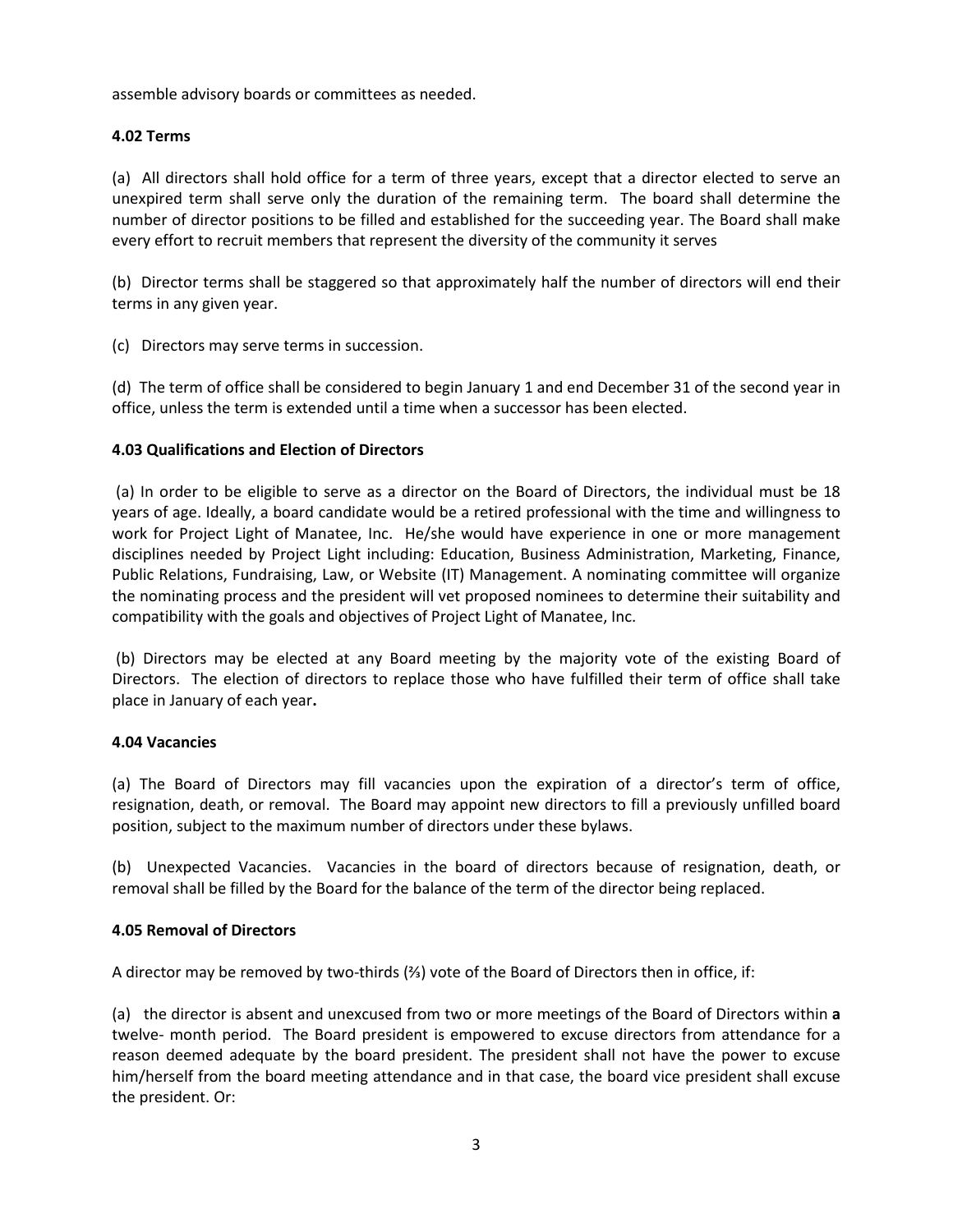(b) for cause or no cause, if before any meeting of the Board at which a vote on removal will be made the director in question is given electronic or written notification of the board's intention to discuss her/his case and is given the opportunity to be heard at a meeting of the board.

### **4.06 Board of Directors Meetings.**

(a) Regular Meetings. The Board of Directors shall have a minimum of ten (10) regular meetings each calendar year at times and places fixed by the Board. Board meetings shall be held upon a (14) day notice by first-class mail, electronic mail, or facsimile transmission or a forty-eight (48) hour notice delivered personally or by telephone. If sent by mail, facsimile transmission, or electronic mail, the notice shall be deemed to be delivered upon its deposit in the mail or transmission system. Notice of meetings shall specify the place, day, and hour of meeting.

(b) Special Meetings. Special meetings of the Board may be called by the president, vice president, secretary, treasurer, or any two (2) other directors. A special meeting must be preceded by at least a two (2) day notice to each director of the date, time, and place of the meeting.

(c) Waiver of Notice. Notice for a meeting of the Board of Directors need not be given to any director who signs a waiver of notice either before or after the meeting. Attendance of a director at a meeting constitutes a waiver of notice of the meeting and waiver of any and all objections to the place of the meeting, the time of the meeting, or the manner in which it has been called or convened, except when a director states, at the beginning of the meeting or promptly upon arrival at the meeting, any objection to the transaction of business because the meeting is not lawfully called or convened.

(d) Action without Meeting. Any action required or permitted to be taken at a Board of Directors' meeting or a meeting of a committee of the Board of Directors may be taken without a meeting if: (a) each of the directors, or each of the members of the committee, as the case may be, consents in writing to the action; (b) the consent sets forth the action to be taken; and (c) the consent is filed in the minutes of the proceedings of the Board or of the committee. The consents may consist of one or more writings and the written consents will have the same effect as a unanimous meeting vote.

(e) Rules of Order. The most current edition of the published Roberts' Rules of Order shall govern all regular, and special meetings of the board of directors.

## **4.07 Manner of Acting.**

(a) Quorum. A majority of directors in office immediately before a meeting shall constitute a quorum for the transaction of business at that meeting of the Board. No business shall be considered by the Board at any meeting when a quorum is not present.

(b) Majority Vote. Except as otherwise required by law or by the Articles of Incorporation, the act of a majority of the Directors present at a meeting where a quorum is present shall be the act of the Board.

(c) Hung Board Decisions. On the occasion that directors of the Board have a tie vote on any decision, the president or treasurer in the order of presence shall have the power to swing the vote based on his/her discretion.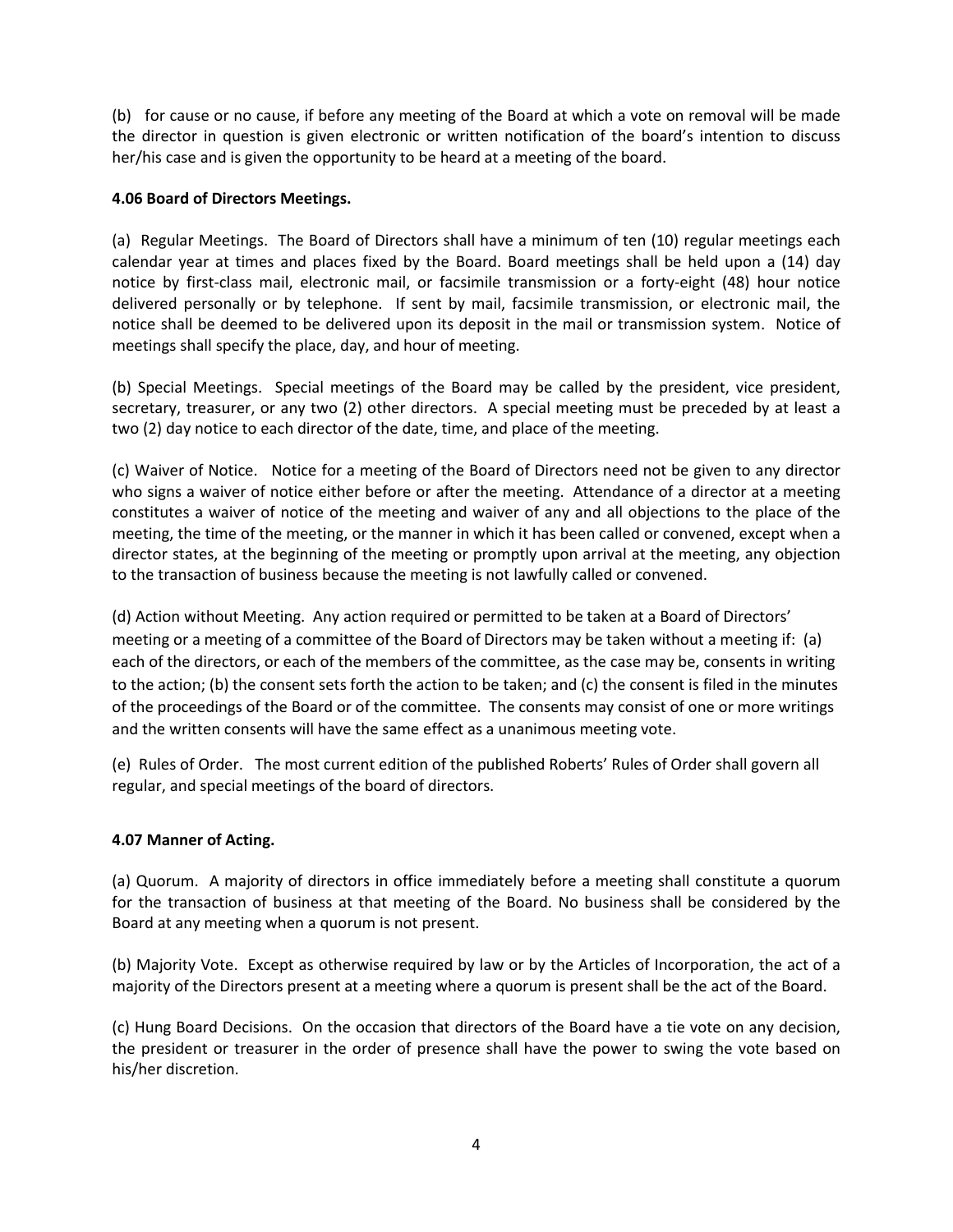(d) Participation. Except as required otherwise by law, the Articles of Incorporation or these By-laws, directors may participate in a regular or special meeting via any means of communication by which all directors participating may simultaneously hear each other during the meeting, including in person, internet video meeting or by telephonic conference call.

(e) Liability. No individual director shall be held liable or responsible for any action taken by the Board in accordance with the provisions of the Articles of Incorporation and the By-laws or for any legal action brought against Project Light of Manatee, Inc. or its officers, and Project Light of Manatee, Inc. shall hold harmless the individual director.

## **4.08 Compensation for Board Service**

Directors shall receive no compensation for carrying out their duties as directors. The Board may adopt policies providing for reasonable reimbursement of directors for expenses incurred in conjunction with carrying out board responsibilities, e.g., travel expenses to attend board meetings.

### **4.09 Compensation for Professional Services by Directors**

Directors are not restricted from being remunerated for professional services provided to the corporation. Remuneration shall be reasonable and fair to the corporation and must be reviewed and approved in accordance with the board Conflict of Interest policy and state law.

## **ARTICLE V**

## **COMMITTEES**

### **5.0 Policy**

The president and/or Board of Directors may from time to time establish standing or ad hoc committees and appoint individuals to assist the Board and its officers perform their duties. Individuals selected for these positions do not need to be members of the Board of Directors. The president and/or Board of Directors shall prescribe the title, duties, and the duration of the terms of office for these persons. Appointees may serve on committees or assist the president and Board as directed, attend meetings, but have no voting rights.

## **ARTICLE VI**

## OFFICERS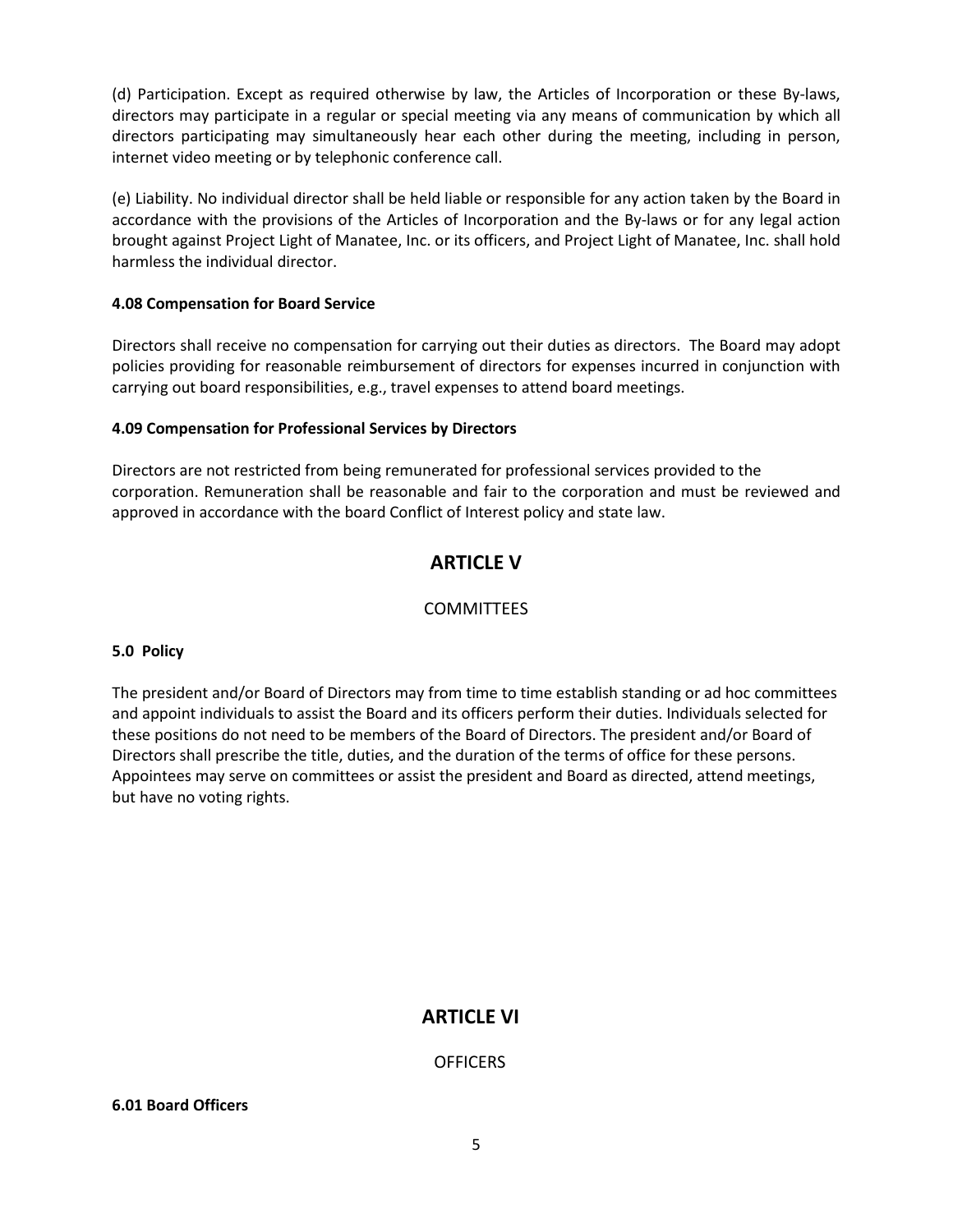The principle officers of Project Light of Manatee, Inc. shall be a President, a Vice President, a Secretary, and a Treasurer. These officers shall be elected at a regular meeting of the Board of Directors for the term of three years and shall hold office until their successors are duly elected and qualified. No one shall be eligible to serve as one of these principle officers who is not a member of the Board of Directors of Project Light of Manatee, Inc.

#### **6.02 Removal and Resignation**

The Board of Directors may remove an officer at any time, with or without cause. Any officer may resign at any time by giving written notice to the corporation without prejudice to the rights, if any, of the corporation under any contract to which the officer is a party. Any resignation shall take effect at the date of the receipt of the notice or at any later time specified in the notice, unless otherwise specified in the notice. The acceptance of the resignation shall not be necessary to make it effective.

#### **6.03 Liability**

No officer shall be liable or responsible for any action taken pursuant to authorization of the Board of Directors in accordance with the Articles of Incorporation and the by-laws; or for any legal action brought against Project Light of Manatee, Inc., and Project Light of Manatee, Inc. shall exonerate and hold harmless each officer.

#### **6.04 Board President**

The Board president shall be the chief volunteer officer of the corporation. The Board president shall lead the Board of Directors in performing its duties and responsibilities and shall sign all written contracts for Project Light of Manatee, Inc. In case of absence or disability of the president, the vice president shall perform the duties of the president. The president shall be a member ex-officio of all committees.

### **6.05 Vice President**

In the absence or disability of the Board president, the vice-president shall perform the duties of the Board president. In this capacity, the vice-president shall have all the powers of and be subject to all the restrictions upon the Board president. The vice-president shall have any other powers and perform any other duties prescribed by the Board of Directors or the Board president. The vice-president shall normally accede to the office of Board president upon the completion of the board president's term of office.

#### **6.06 Secretary**

The secretary shall keep or cause to be kept a book of minutes of all meetings and actions of directors and committees of directors. The minutes of each meeting shall state the time and place when it was held, and any other information as shall be necessary to determine the actions taken and whether the meeting was held in accordance with the law and these by-laws. The secretary shall cause notice to be given of all meetings of directors and committees as required by the by-laws. The secretary shall also have charge of all corporate books, records and papers, (excluding those maintained by the treasurer), and perform other duties as may be prescribed by the Board of Directors or the Board president. The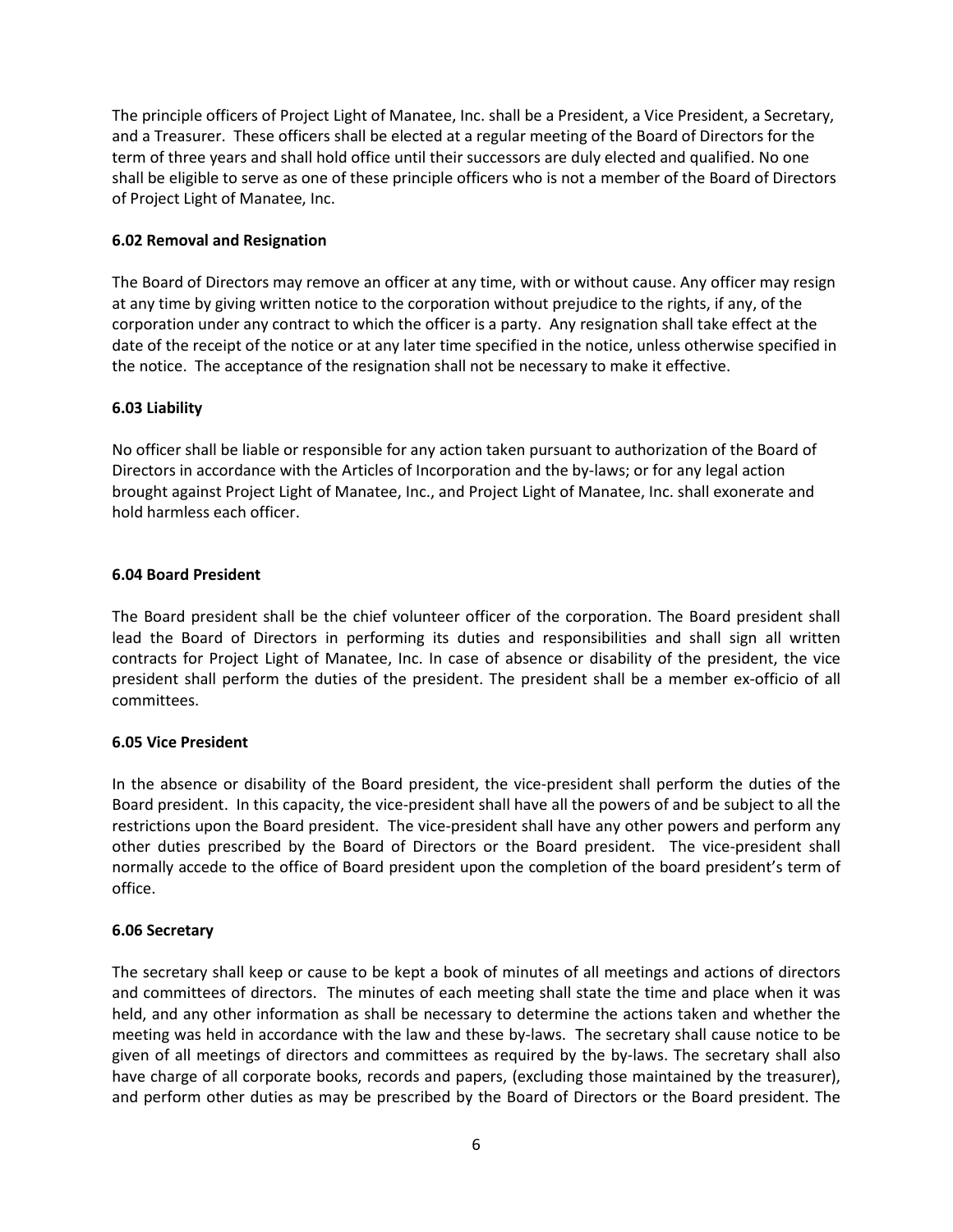secretary may appoint, with approval of the Board, a director to assist in performance of all or part of the duties of the secretary.

#### **6.07 Treasurer**

The treasurer shall be the lead director for oversight of the financial condition and affairs of the corporation. The treasurer shall oversee and keep the Board informed of the financial condition of the corporation and of audit or financial review results. In conjunction with other directors or officers, the treasurer shall oversee budget preparation and shall ensure that appropriate financial reports, including an account of major transactions and the financial condition of the corporation, are made available to the Board of Directors on a timely basis or as may be required by the Board of Directors. The treasurer shall perform all duties properly required by the Board of Directors or the Board president. The treasurer may appoint, with approval of the Board a qualified fiscal agent or member of the staff to assist in performance of all or part of the duties of the treasurer.

#### **6.08 Non-Director Officers**

The Board of Directors may designate additional officer positions of the corporation and may appoint and assign duties to other non-director officers of the corporation. One non-director position is that of Program Director. The Program Director reports directly to the Board of Directors and is a compensated employee of the corporation. The officer serves as the Center's educational leader, responsible for managing the policies, regulations and procedures established by the Board of Directors. The Program Director discharges all administrative and facilities management responsibilities as set forth in the Program Director's Job Description.

## **ARTICLE VII**

## CONTRACTS, CHECKS, LOANS, INDEMNIFICATION AND RELATED MATTERS

#### **7.01 Contracts and other Writings**

Except as otherwise provided by resolution of the Board or Board policy, all contracts, deeds, leases, mortgages, grants, and other agreements of the corporation shall be executed on its behalf by the treasurer or other persons to whom the corporation has delegated authority to execute these documents in accordance with policies approved by the board.

#### **7.02 Checks, Drafts**

All checks, drafts, or other orders for payment of money, notes, or other evidence of indebtedness issued in the name of the corporation, shall be signed by the Treasurer or an officer or agent of the Board in a manner determined by the Board.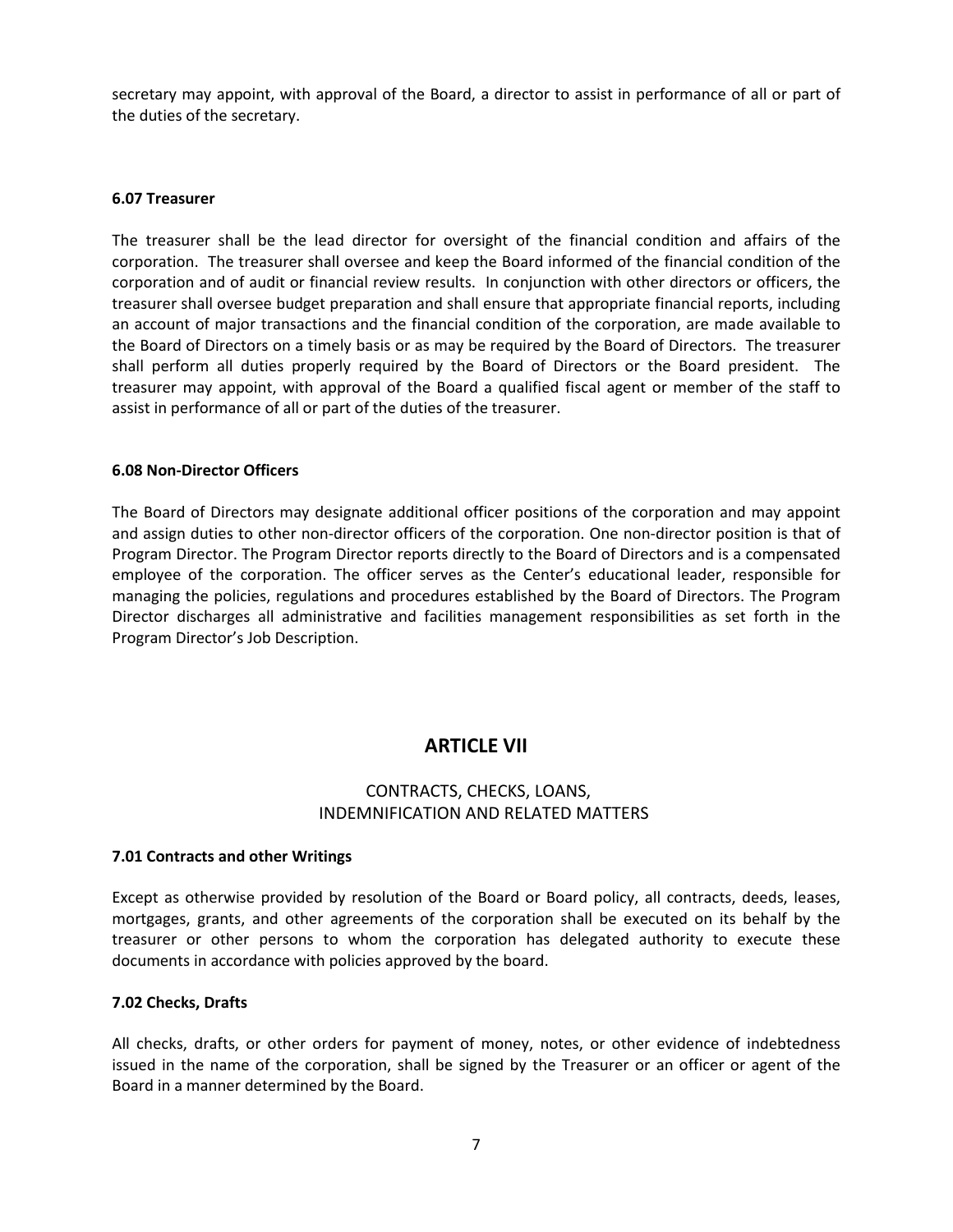#### **7.03 Deposits**

All funds of the corporation not otherwise employed shall be deposited from time to time to the credit of the corporation in banks, trust companies, or other depository as the Board selects.

#### **7.04 Loans**

No loans shall be contracted on behalf of the corporation and no evidence of indebtedness shall be issued in its name unless authorized by resolution of the board. This authority may be general or confined to specific instances.

### **7.05 Indemnification**

(a) Mandatory Indemnification. The corporation shall indemnify a director or former director, who was wholly successful, on the merits or otherwise, in the defense of any proceeding to which he or she was a party because he or she is or was a director of the corporation against reasonable expenses incurred by him or her in connection with the proceedings.

(b) Permissible Indemnification. The corporation shall indemnify a director or former director who is a party to a proceeding because he or she is or was a director of the corporation, against liability incurred in the proceeding, if the determination to indemnify him or her has been made in the manner prescribed by the law and payment has been authorized in the manner prescribed by law.

(c) Advance for Expenses. Expenses incurred in defending a civil or criminal action, suit or proceeding may be paid by the corporation in advance of the final disposition of such action, suit or proceeding, as authorized by the Board of Directors in the specific case, upon receipt of (I) a written affirmation from the director, officer, employee or agent of his or her good faith belief that he or she is entitled to indemnification as authorized in this article, and (II) an undertaking by or on behalf of the director, officer, employee or agent to repay such amount, unless it shall ultimately be determined that he or she is entitled to be indemnified by the corporation in these bylaws.

(d) Indemnification of Officers, Agents and Employees. An officer of the corporation who is not a director is entitled to mandatory indemnification under this article to the same extent as a director. The corporation may also indemnify and advance expenses to an employee or agent of the corporation who is not a director, consistent with Florida Law and public policy, provided that such indemnification, and the scope of such indemnification, is set forth by the general or specific action of the board or by contract.

## **ARTICLE VIII**

### **MISCELLANEOUS**

#### **8.01 Books and Records**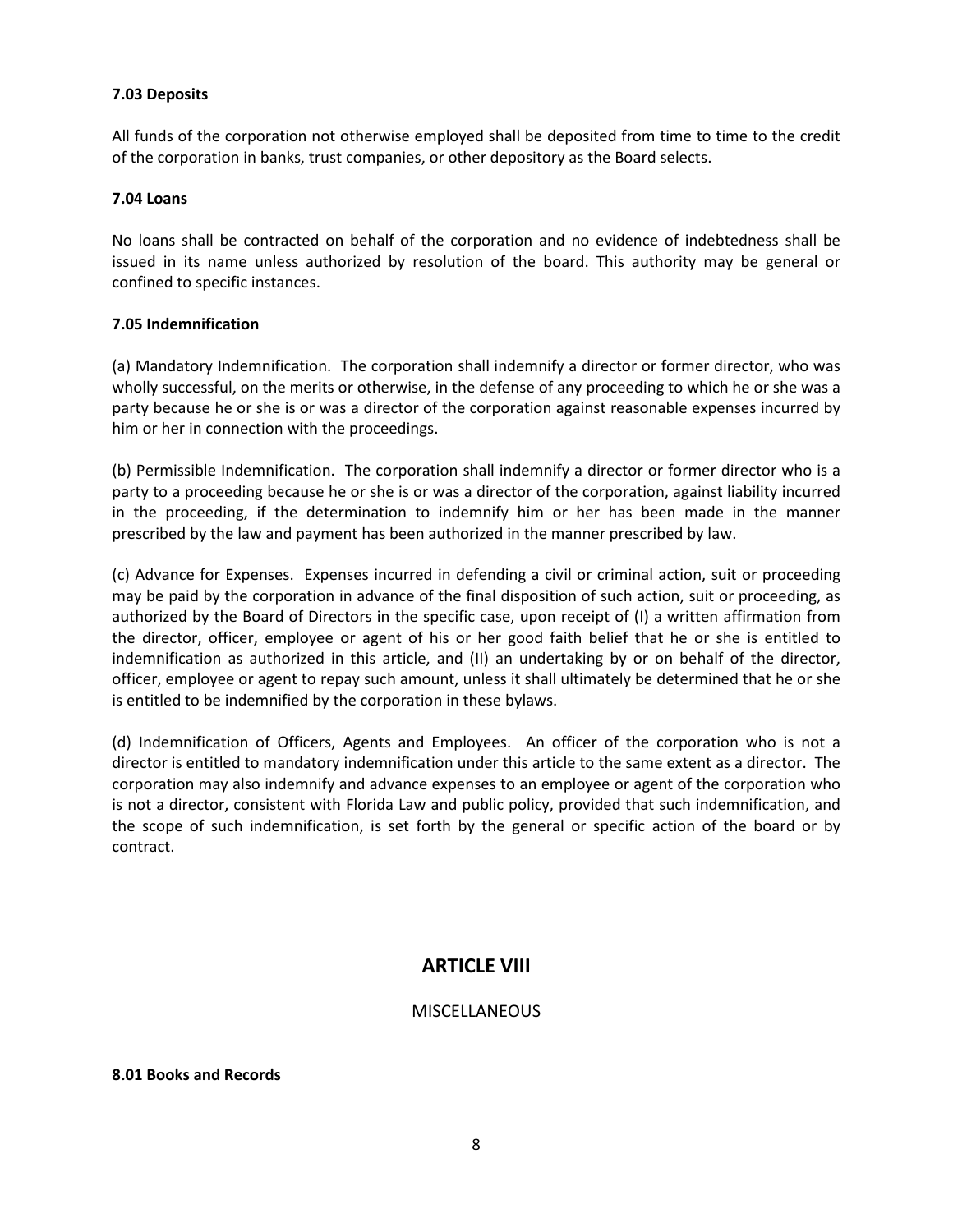The corporation shall keep correct and complete books and records of account and shall keep minutes of the proceedings of all meetings of its Board of Directors, a record of all actions taken by Board of Directors without a meeting, and a record of all actions taken by committees of the Board. In addition, the corporation shall keep a copy of the corporation's Articles of Incorporation and by-laws as amended to date.

### **8.02 Fiscal Year**

The fiscal year of the corporation shall be from January 1 to December 31 of each year.

## **8.03 Conflict of Interest**

The Board shall adopt and periodically review a conflict of interest policy to protect the corporation's interest when it is contemplating any transaction or arrangement which may benefit any director, officer, employee, affiliate, or member of a committee with board-delegated powers.

### **8.04 Nondiscrimination Policy**

The officers, directors, committee members, employees, and persons served by this corporation shall be selected entirely on a nondiscriminatory basis with respect to age, sex, race, religion, national origin, and sexual orientation. It is the policy of Project Light of Manatee, Inc. to not discriminate based upon race, creed, ancestry, marital status, gender, sexual orientation, age, physical disability, veteran's status, political service or affiliation, color, religion, or national origin.

### **8.05 By-law Amendment**

These By-laws may be amended, altered, repealed, or restated by a vote of a majority of the Board of Directors then in office at a meeting of the Board, provided, however,

(a) that no amendment shall be made to these By-laws which would cause the corporation to cease to qualify as an exempt corporation under Section 501 (c)(3) of the Internal Revenue Code of 1986, or the corresponding section of any future Federal tax code; and,

(b) that an amendment does not affect the voting rights of directors. An amendment that does affect the voting rights of directors further requires ratification by a two-thirds vote of a quorum of directors at a Board meeting.

(c) that all amendments be consistent with the Articles of Incorporation.

## **ARTICLE IX**

### COUNTERTERRORISM AND DUE DILIGENCE POLICY

### **9.0 Policy**

In furtherance of its exemption by contributions to other organizations, domestic or foreign, Project Light of Manatee, Inc. shall stipulate how the funds will be used and shall require the recipient to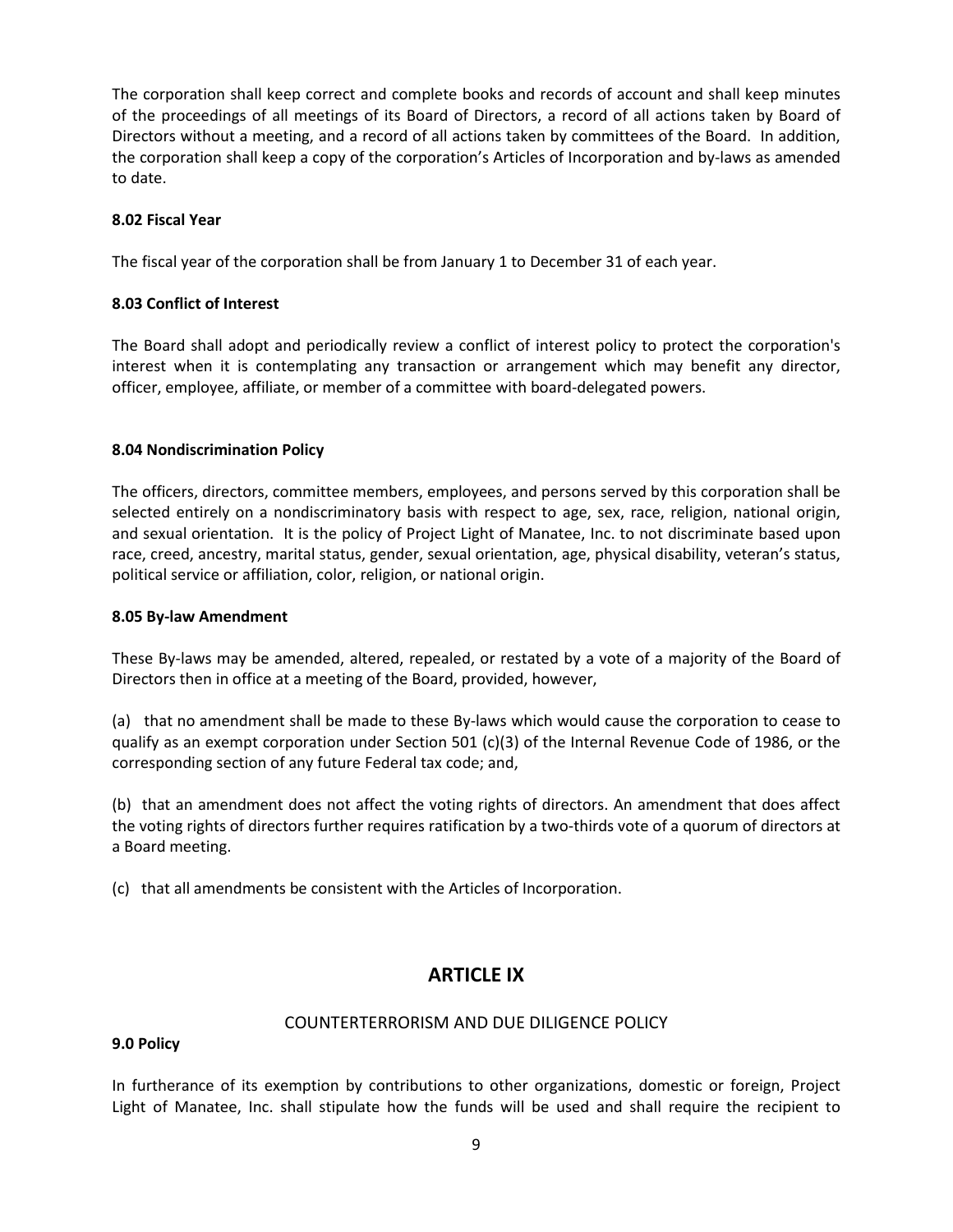provide the corporation with detailed records and financial proof of how the funds were utilized.

Although adherence and compliance with the US Department of the Treasury's publication the "Voluntary Best Practice for US. Based Charities" is not mandatory, Project Light of Manatee, Inc. willfully and voluntarily recognizes and puts into practice these guidelines and suggestions to reduce, develop, re-evaluate and strengthen a risk-based approach to guard against the threat of diversion of charitable funds or exploitation of charitable activity by terrorist organizations and their support networks.

Project Light of Manatee, Inc. shall also comply and put into practice the federal guidelines, suggestion, laws and limitation set forth by pre-existing U.S. legal requirements related to combating terrorist financing, which include, but are not limited to, various sanctions programs administered by the Office of Foreign Assets Control (OFAC) regarding its foreign activities.

## **ARTICLE X**

## DOCUMENT RETENTION POLICY

#### **10.01 Purpose**

The Corporation will maintain: minutes of the proceedings of its Board of Directors and committees of directors; accurate accounting records; a copy of the current Articles of Incorporation and by-laws of the Corporation; a list of the names and business addresses of the current officers and directors of the Corporation; and a copy of the most recent annual report for the Corporation as filed with the Secretary of State. All records will be maintained in accordance with applicable laws.

#### **10.02 Policy**

General Guidelines. Records should not be kept if they are no longer needed for the operation of the business or required by law. Unnecessary records should be eliminated from the files. The cost of maintaining records is an expense which can grow unreasonably if good housekeeping is not performed. A mass of records also makes it more difficult to find pertinent records.

#### **10.03 Exceptions**

Maintaining records longer than required may be necessary for litigation, tax audits or other extraordinary circumstances.

## **ARTICLE XI**

## TRANSPARENCY AND ACCOUNTABILITY DISCLOSURE OF FINANCIAL INFORMATION

#### **11.01 Purpose**

By making full and accurate information about its mission, activities, finances, and governance publicly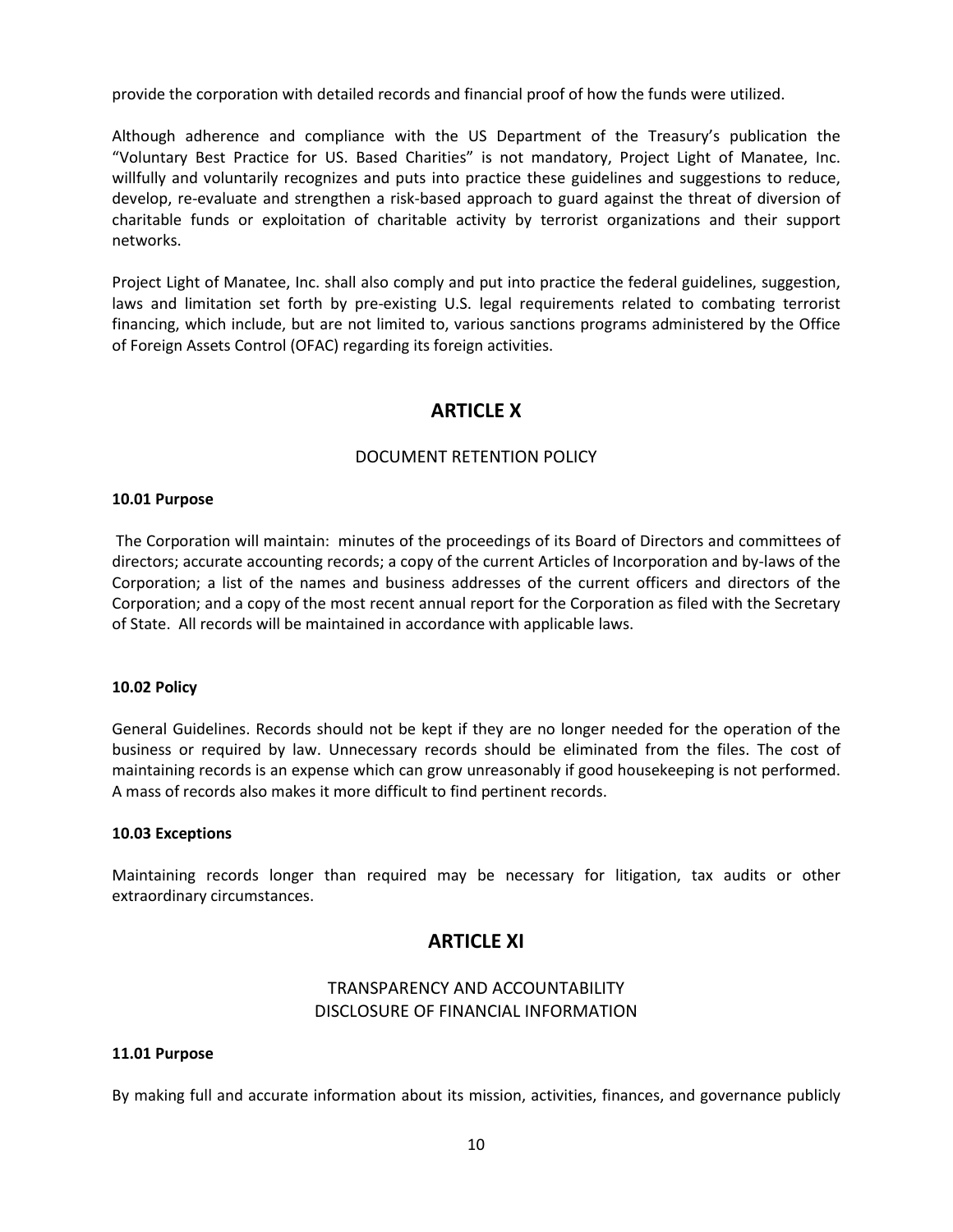available, Project Light of Manatee, Inc. practices and encourages transparency and accountability to the general- public.

#### **11.02 Access to Records**

Project Light of Manatee, Inc. shall make records and documents available to the public in accordance with existing law.

#### **11.03 Board**

- **(a)** All Board deliberations shall be open to the public except where the board passes a motion to make any specific portion confidential.
- **(b)** All Board minutes shall be open to the public once accepted by the Board, except where the board passes a motion to make any specific portion confidential.
- **(c)** All papers and materials considered by the Board shall be open to the public following the meeting at which they are considered, except where the Board passes a motion to make any specific paper or material confidential.

#### **11.04 Staff Records**

- **(a)** All staff records shall be available for consultation by the staff member concerned or by their legal representatives.
- **(b)** No staff records shall be made available to any person outside the corporation except the authorized governmental agencies.
- **(c)** Within the corporation, staff records shall be made available only to those persons with managerial or personnel responsibilities for that staff member.
- **(d)** Staff records shall be made available to the Board when requested.

#### **11.05 Donor Records**

- **(a)** All donor records shall be available for consultation by the members and donors concerned or by their legal representatives.
- **(b)** No donor records shall be made available to any other person outside the corporation except for authorized governmental agencies.
- **(c)** Within the corporation, donor records shall be made available only to those persons with managerial or personnel responsibilities for dealing with those donors.
- **(d)** Donor records shall be made available to the board when requested.

## **ARTICLE XII**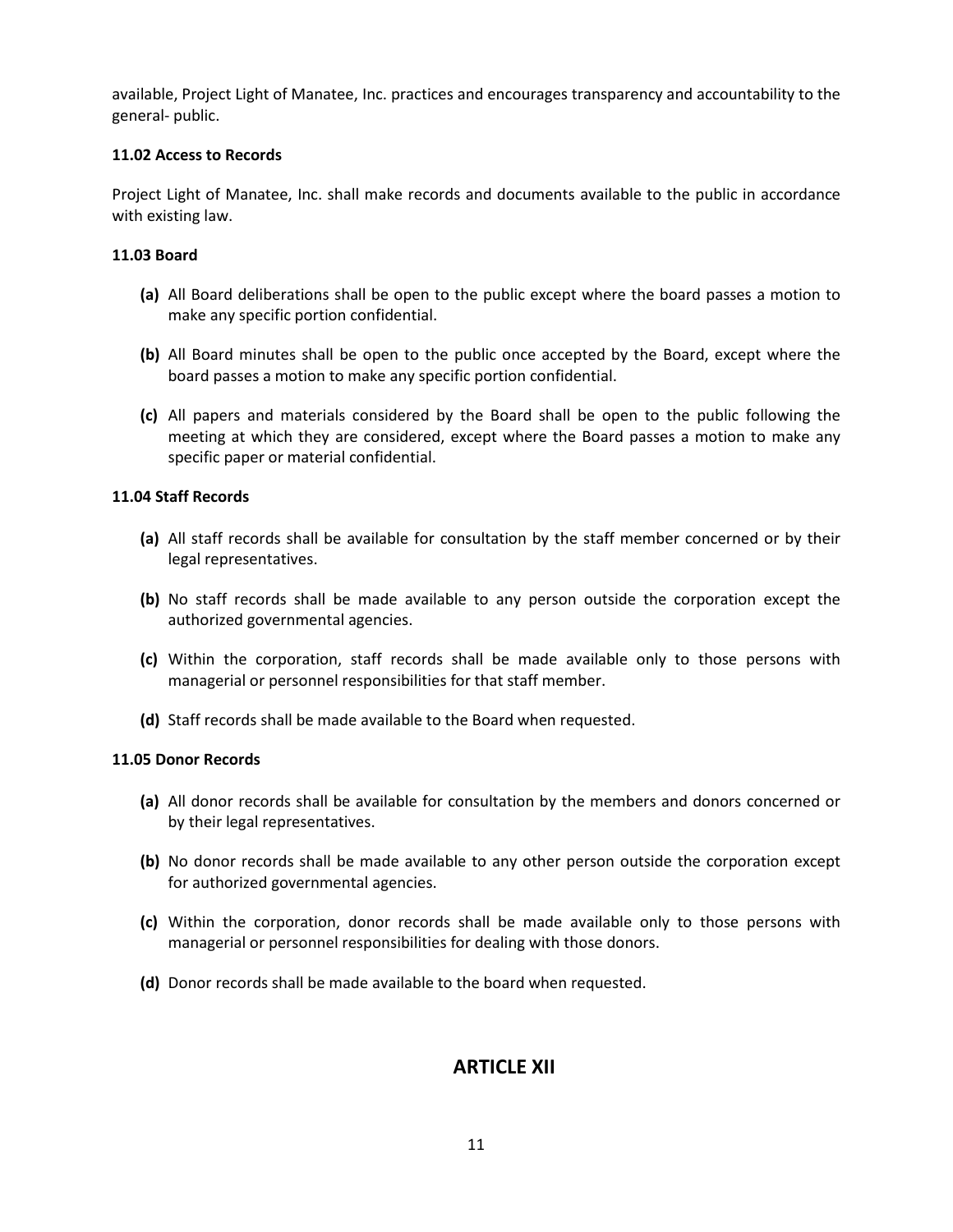### CODES OF ETHICS AND WHISTLEBLOWER POLICY

## **12.01 Purpose**

Project Light of Manatee, Inc. requires and encourages directors, officers and employees to observe and practice high standards of business and personal ethics in the conduct of their duties and responsibilities. The employees and representatives of the corporation must practice honesty and integrity in fulfilling their responsibilities and comply with all applicable laws and regulations. It is the intent of Project Light of Manatee, Inc. to adhere to all laws and regulations that apply to the corporation and the underlying purposes of this policy is to support the corporation's goal of legal compliance. The support of all corporate staff is necessary to achieving compliance with various laws and regulations.

### **12.02 Reporting Violations**

If any director, officer, staff or employee reasonably believes that some policy, practice, or activity of Project Light of Manatee, Inc. is in violation of law, a written complaint must be filed by that person with the vice president or the board president.

## **12.03 Acting in Good Faith**

Anyone filing a complaint concerning a violation or suspected violation must be acting in good faith and have reasonable grounds for believing the information disclosed indicates a violation. Any allegations that prove not to be substantiated and which prove to have been made maliciously or knowingly to be false shall be subject to civil and criminal review.

### **12.04 Retaliation**

A complainant is protected from retaliation only if she/he brings the alleged unlawful activity, policy, or practice to the attention of Project Light of Manatee, Inc. and provides the Project Light of Manatee, Inc. with a reasonable opportunity to investigate and correct the alleged unlawful activity. The protection described below is only available to individuals that comply with this requirement.

Project Light of Manatee, Inc. shall not retaliate against any director, officer, staff or employee who in good faith, has made a protest or raised a complaint against some practice of Project Light of Manatee, Inc. or of another individual or entity with whom Project Light of Manatee, Inc. has a business relationship, on the basis of a reasonable belief that the practice is in violation of law, or a clear mandate of public policy.

Project Light of Manatee, Inc. shall not retaliate against any director, officer, staff or employee who disclose or threaten to disclose to a supervisor or a public body, any activity, policy, or practice of Project Light of Manatee, Inc. that the individual reasonably believes is in violation of a law, or a rule, **or** regulation mandated pursuant to law or is in violation of a clear mandate of public policy concerning the health, safety, welfare, or protection of the environment.

### **12.05 Confidentiality**

Violations or suspected violations may be submitted on a confidential basis by the complainant or may be submitted anonymously. Reports of violations or suspected violations shall be kept confidential to the extent possible, consistent with the need to conduct an adequate investigation.